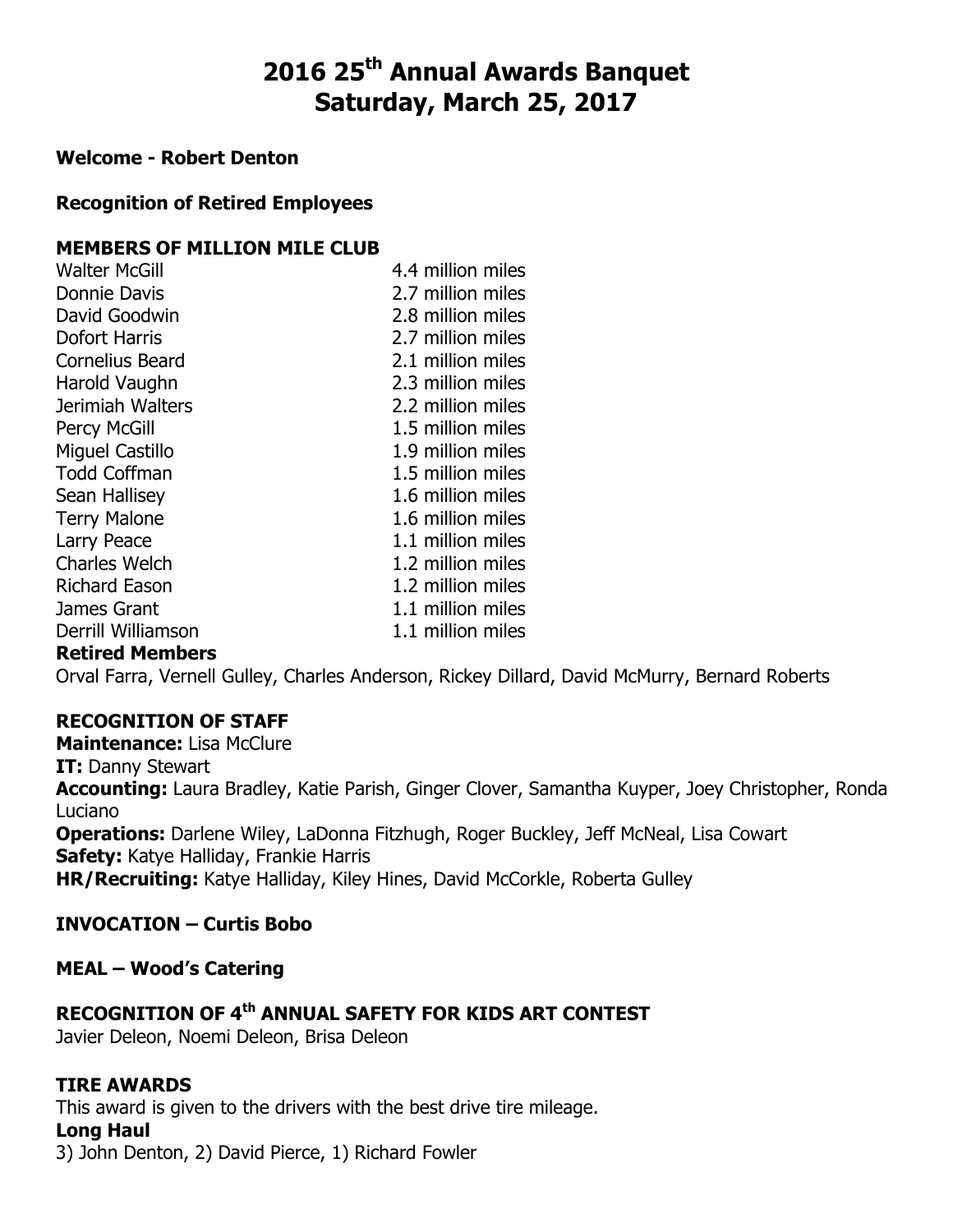# Short Haul

6) Gerhard Wunderlich, 5) Micah Neal , 4) Troy Gaines,

3) Anthony Parcher, 2) Cornelius Beard, 1) Miguel Castillo

# RECOGNITION OF NEW EMPLOYEES

Hired from 1/1/2016 to the present

# SERVICE RECOGNITION

This award is given one time to recognize when an employee has had no chargeable accidents for a period of one year.

Roberta Gulley, Virginia Olney, Jeff Jarrett, Matthew Allen, David Woodard, Alphonso Poche, Marvin Rhoads, Glenda Ellis, Zed Smith, Dwain Wilkinson, Troy Gaines, Derrick Briggs, Josh McMahan, Patrick Hash, Robert Marcum

# YEARS OF SERVICE AWARDS

Hines Trucking values and appreciates our employees and would like to honor the following employees for their years of service:

- **3 years:** Luis Duran, Russel Williams, Terri Roper, Anthony Parcher, Troy Gaines
- 4 years: Vincent Foster, Derrick Briggs, Vernon Frerichs, Kris Kelley, Shane Sivils, Jerome Smith, Rodney Scott
- **5 years:** Earnest Nabors, Willard Wilson, Shawn Starks, Jose DeLeon, Derrell Woodley, Robert Denton
- **6 years:** Joseph Morrow, Robert Owens, Dedrick Bean, Chris Cannady
- **7 years:** Kevin Smith, Frank Smith, Rocky Wiley, Jeff Cook, John Clary
- 8 years: Danny Stewart, Earl Belle, Max Fugua, Lee Lawrence, Charles Jones, Valentin Bautista, Phillip Smith
- 9 years: Gerhard Wunderlich, Micah Neal, David Freeman, Mark Johnson, Lyle Peters, John Denton, Mike Scarborough, Ed Johnson
- 10 years: Willis Wesley, Steven Brzeski, Katie Parish, Braden Bradley, Pascual Gonzalez, Jimmy Johnson
- 11 years: Gary Gleason, Derrill Williamson, Darlene Wiley, Larry Gullett
- 12 years: Lisa McClure, Terry Malone, Bobby Johnson, Keith Dillard
- 13 years: Laura Bradley, Steve Brzeski
- 14 years: James Grant, Charles Welch, Richard Eason, Sean Hallisey
- 15 years: Katye Halliday, Kiley Hines, Miguel Castillo, Bruce Olney, Larry Peace
- 16 vears: Robert Baker, Courtney Mixon
- 17 years: Percy McGill
- 18 years: Perry Van, Todd Coffman
- 19 years: Jesse Mergel
- 22 years: Frederick Henry, Harold Vaughn, Ginger Clover
- 23 years: Jerimiah Walters
- 24 years: Jerry Knight, Cornelius Beard, Donnie Davis, Wayne Morrow
- 25 years: Dofort Harris
- 27 vears: David Goodwin
- 37 years: David Jackson
- **38 years: Walter McGill**

# CUSTODIAN RECOGNITION

Valentin Bautista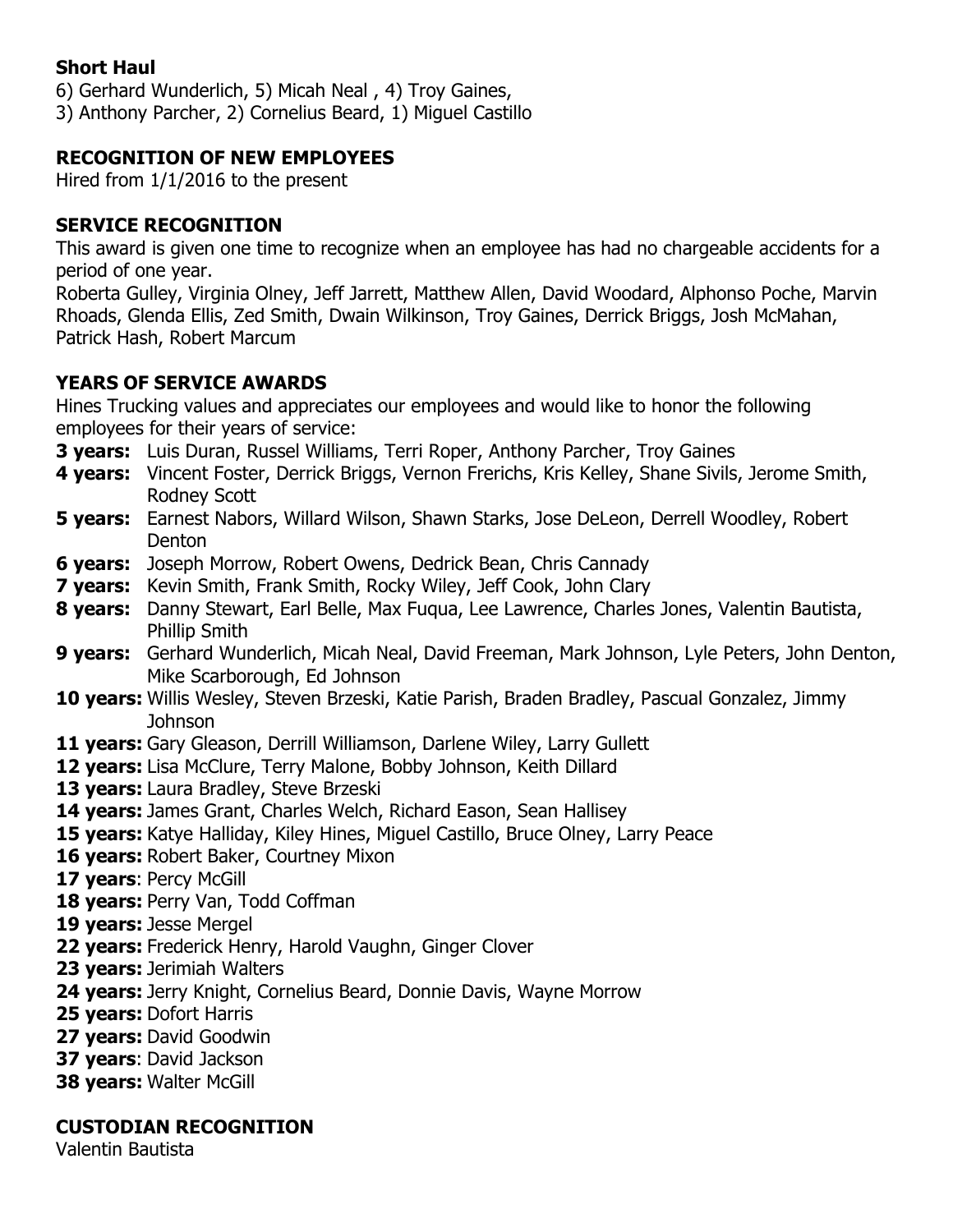### SHOP EMPLOYEE OF THE YEAR

Most Improved Josh McMahan 1<sup>st</sup> Runner-Up **Patrick Hash** 2016 Shop Employee of the Year Joseph Morrow

# TOP REVENUE

This award is to recognize the top three drivers for the most revenue produced in 2016: Flatbed Division 3) Richard Fowler, 2) Willis Case, 1) Earnest Nabors

### TOP LOADS

This award is to recognize the top drivers for the most loads hauled in the year 2016. Short Haul Division: 3) Willard Wilson, 2) Vincent Foster, 1) Willis Wesley Pine Bluff Division 1) Chris Spicer

### MOST MILES

This award is given for the most miles driven in 2016.

#### Flatbed Division:

3) Derrill Williamson, 2) Richard Fowler, 1) Earnest Nabors

#### Short Haul Division:

3) Miguel Castillo, 2) Jeff Cook, 1) Terry Malone

### BEST M.P.G.

These awards are based on top individual miles per gallon for 2016. Flatbed Division: 3) David Woodard, 2) Earnest Nabors, 1) Richard Fowler Short Haul: 3) Perry Van, 2) Dofort Harris, 1) Lyle Peters

### ACCIDENT FREE MILES

This certificate is given for every 250,000 miles of accident free driving. Terri Roper 250,000 miles Lonnie Hughes 250,000 miles Jose DeLeon 500,000 miles Earnest Nabors 500,000 miles Shawn Starks 500,000 miles Jeff Cook 750,000 miles Perry Van 2000 miles John Denton 750,000 miles Earl Belle 750,000 miles Frederick Henry 750,000 miles Charles Jones 750,000 miles Lee Lawrence 750,000 miles Phillip Smith 750,000 miles Rocky Wiley **750,000 miles** Charles Welch 1,250,000 miles